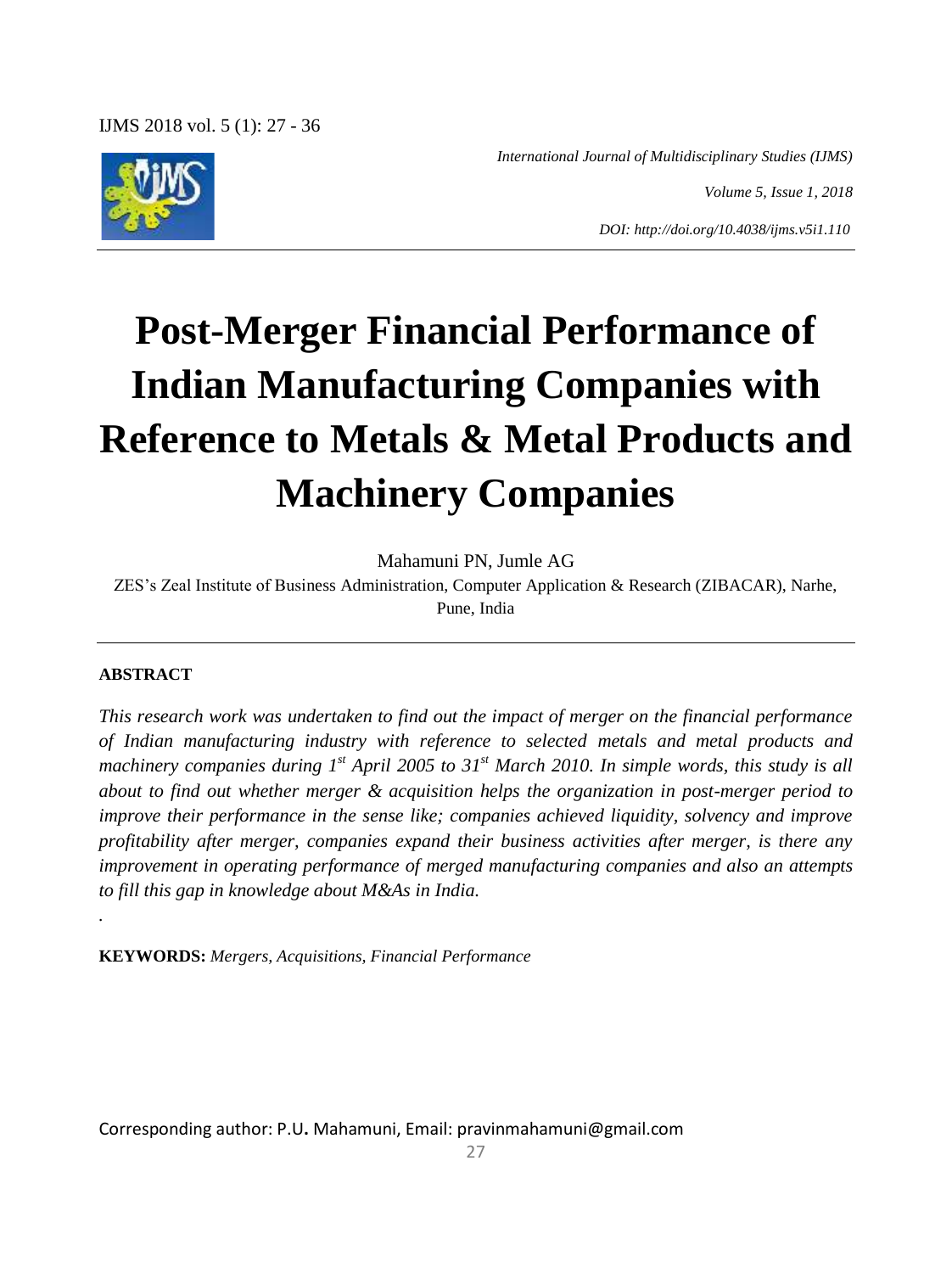#### **1. INTRODUCTION**

Mergers, acquisitions and corporate control have emerged as major forces in the modern financial and economic environment. Mergers, a source of corporate growth, have been the subject of careful examination by scholars. The mergers and acquisitions in India have changed dramatically after the liberalization of Indian economy. The policy of liberalization, decontrol and globalization of the economy has exposed the corporate sector to domestic and global competition. Low cost products, with good quality have become essential for a company to survive in the competitive market. Factors like low interest rates, cheap labor, and liberal government policy, have helped the Indian corporate sector to reduce their cost. It is in this context that corporate sectors view mergers for further cost reduction through technology advancement or to make their presence felt in the market. The liberalization policy of Government of India has witnessed an unprecedented number of mergers and acquisitions in the country. In terms of the growth rate in mergers and acquisitions deals, India occupies the second position in the world.

#### **Mergers and Acquisitions in Indian Industry**

In Indian industry, the pace for mergers and acquisitions activity picked up in response to various economic reforms introduced by the Government of India since 1991, in its move towards liberalization and globalization. The Indian economy has undergone a major transformation and structural change following the economic reforms, and "size and competence" have become the focus of business enterprises in India. Indian companies realised the need to grow and expand in businesses that they understood well, to face growing competition; several leading corporates have undertaken restructuring exercises to sell off non-core businesses, and to create stronger presence in their core areas of business interest. Mergers and acquisitions emerged as one of the most effective methods of such corporate restructuring, and became an integral part of the long-term business strategy of corporates in India. Over the last decade, mergers and acquisitions in the Indian industry have continuously increased in terms of number of deals and deal value.

A survey among Indian corporate managers in 2006 by Grant Thornton found that Mergers & Acquisitions are a significant form of business strategy today for Indian Corporates. The three main objectives behind any M&A transaction, for corporates today were found to be:

- *Improving Revenues and Profitability*
- *Faster growth in scale and quicker time to market*
- *Acquisition of new technology or competence*

| Table No. 01: Objectives of Indian |
|------------------------------------|
| <b>Corporates for M&amp;As</b>     |

| Objective behind the M&A        | <b>Responses</b> |
|---------------------------------|------------------|
| <b>Transaction</b>              | $(in \%)$        |
| &<br>To improve revenues        | 33%              |
| Profitability                   |                  |
| Faster growth in scale and      | 28%              |
| quicker time to market          |                  |
| Acquisition of new technology   | 22%              |
| or competence                   |                  |
| To eliminate competition<br>- & | 11%              |
| increase market share           |                  |
| Tax shields & Investment        | 3%               |
| savings                         |                  |

*Source: Grant Thornton, M&A and Private Equity Scenario, 2006; India.*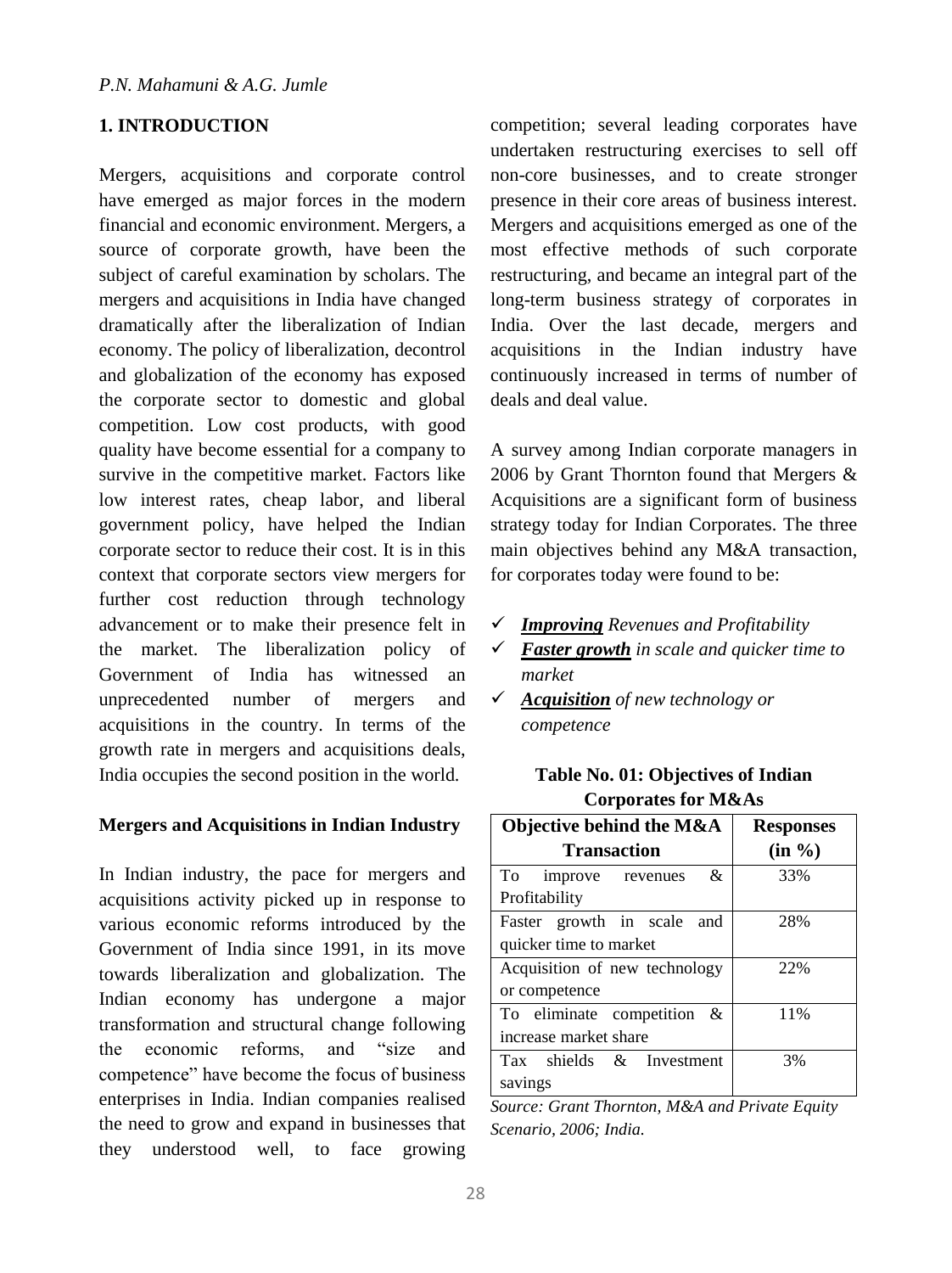Given this context, the present study has attempted to examine the performance of companies that have gone through mergers in India, in the post-reforms period, and see if mergers had a significant impact on operating financial performance of merging companies. More specifically, the study has aimed to study mergers of firms in different industry sectors in India, to see if there are variations in the impact, for different industries.

#### **Significance**

This research effort is focused on mergers of Indian manufacturing industry with reference to selected Metals and Metal Products and Machinery companies during  $1<sup>st</sup>$  April 2005 to  $31<sup>st</sup>$  March 2010. In simple words, this study is all about to find out whether merger & acquisition helps the organization in post merger period to improve their performance in the sense like; companies achieved liquidity, solvency and improve profitability after merger, companies expand their business activities after merger, is there any improvement in operating performance of merged manufacturing companies and also an attempts to fill this gap in knowledge about M&As in India.

# **2. OBJECTIVES OF THE STUDY**

- 1) To overview the operating performance of selected Indian Metals & Metal Products and Machinery companies.
- 2) To evaluate the financial performance of selected Indian Metals & Metal Products and Machinery companies during pre and post mergers.
- 3) To study the impact of merger on the financial performance of selected Indian

*Products and Machinery Companies* Metals & Metal Products and Machinery companies in short run.

# **3. REVIEW OF LITERATURE**

The following are the few existing studies reviewed which were conducted by researchers in the view of analyzing the financial performance during merger activity in different time periods.

**Beena** analysed the pre and post-merger performance of a sample of 115 acquiring firms in the manufacturing sector in India, between 1995-2000, using a set of financial ratios 4 and t-test. The study could not find any evidence of improvement in the financial ratios during the post-merger period, as compared to the pre-Merger period, for the acquiring firms. Pawaskar (10) analysed the pre-merger and post-merger operating performance of 36 acquiring firms during 1992-95, using ratios 5 of profitability, growth, leverage, and liquidity, and found that the acquiring firms performed better than industry average in terms of profitability. Regression Analysis however, showed that there was no increase in the postmerger profits compared to main competitors of the acquiring firms.

**Sinha N, Kaushik K P & Chaudhary T (2010):** Measuring Post Merger and Acquisition Performance: An Investigation of Select Financial Sector Organizations in India *–* The present paper examines the impact of mergers and acquisitions on the financial efficiency of the selected financial institutions in India. The analysis consists of two stages. Firstly, by using the ratio analysis approach, we calculate the change in the position of the companies during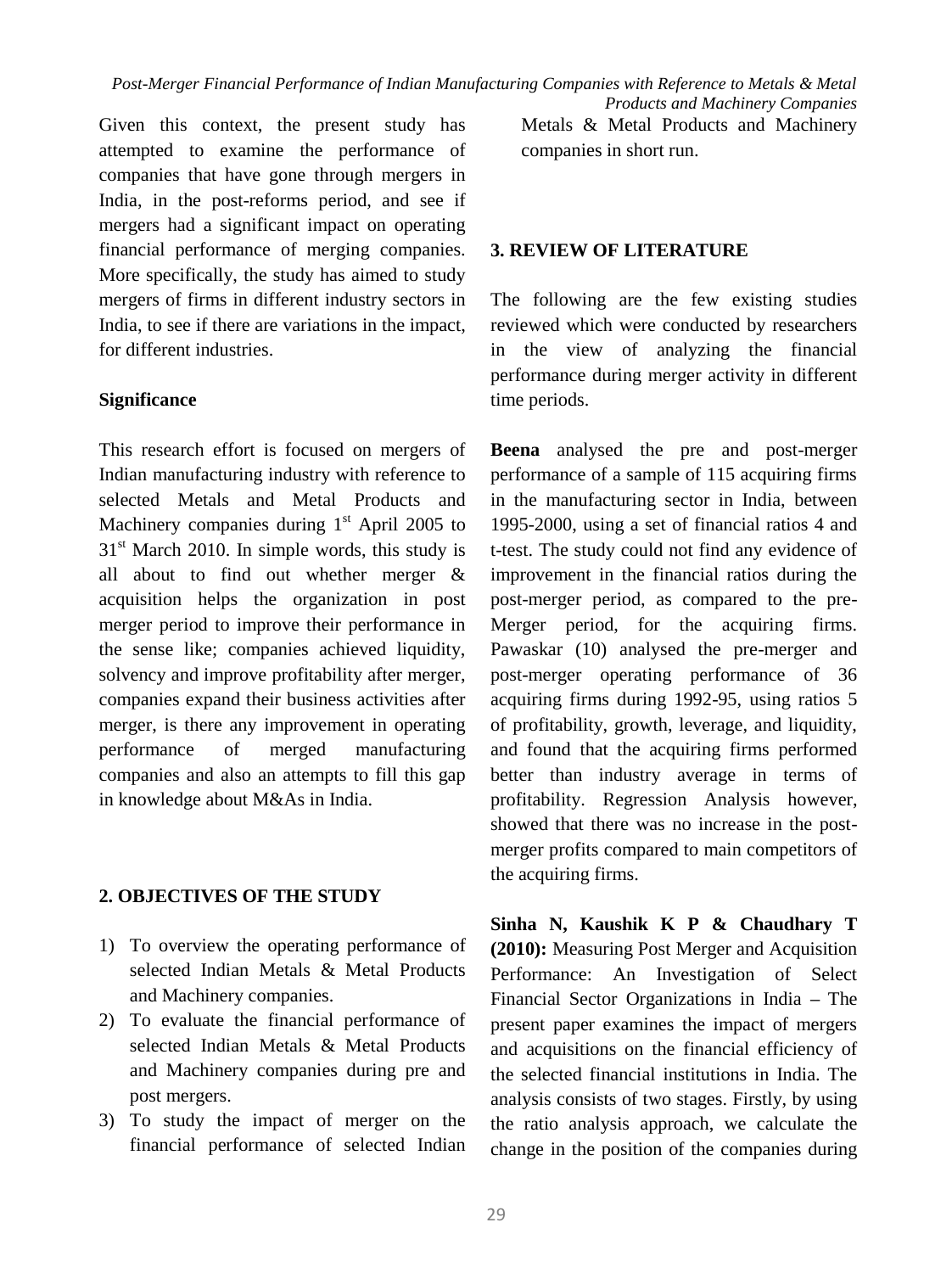the period 2000-2008. Secondly, we examine changes in the efficiency of the companies during the pre and post merger periods by using nonparametric Wilcoxon signed rank test. While we found a significant change in the earnings of the shareholders, there is no significant change in liquidity position of the firms. The result of the study indicate that M&A cases in India show a significant correlation between financial performance and the M&A deal, in the long run, and the acquiring firms were able to generate value.

**Dube and Glascock (2006)** examined the postacquisition differences in share and operating performance, and in risk characteristics, for acquirers who pay cash versus those who employ stock, as well as for acquirers who merge with targets as opposed to those who directly approach target shareholders to tender their shares.

**Healy, Palepu, and Ruback** examined postacquisition performance for 50 largest U.S. mergers between 1979 and 1984 by measuring cash flow performance, and concluded that operating performance of merging firms improved significantly following acquisitions, when compared to their respective industries.

**Kruse, Park and Suzuki** examined the longterm operating performance of Japanese companies using a sample of 56 mergers of manufacturing firms in the period 1969 to 1997. By examining the cash-flow performance in the five-year period following mergers, the study found evidence of improvements in operating performance, and also that the pre- and postmerger performance was highly correlated. The study concluded that control firm adjusted longterm operating performance following mergers in case of Japanese firms was positive but insignificant and there was a high correlation between pre- and post-merger performance.

**Pramod Mantravadi & A Vidyadhar Reddy (2008):** "Post-Merger Performance of Acquiring Firms from Different Industries in India" – This research study was aimed to study the impact of mergers on the operating performance of acquiring corporates in different industries, by examining some pre- merger and post-merger financial ratios, with the sample of firms chosen as all mergers involving public limited and traded companies in India between 1991 and 2003. The results suggest that there are minor variations in terms of impact on operating performance following mergers, in different industries in India. In particular, mergers seem to have had a slightly positive impact on profitability of firms in the banking and finance industry, the pharmaceuticals, textiles and electrical equipment sectors saw a marginal negative impact on operating performance (in terms of profitability and returns on investment). For the Chemicals and Agri-products sectors, mergers had caused a significant decline, both in terms of profitability margins and returns on investment and assets.

**Pramod Mantravadi and Vidyadhar Reddy (2007)** in their research study Mergers and operating performance: Indian experience, attempted to study the impact of mergers on the operating performance of acquiring corporate in different periods in India, after the announcement of industrial reforms, by examining some pre- and post-merger financial ratios, with chosen sample firms, and all mergers involving public limited and traded companies of nation between 1991 and 2003. The study results suggested that there are minor variations in terms of impact on operating performance following mergers in different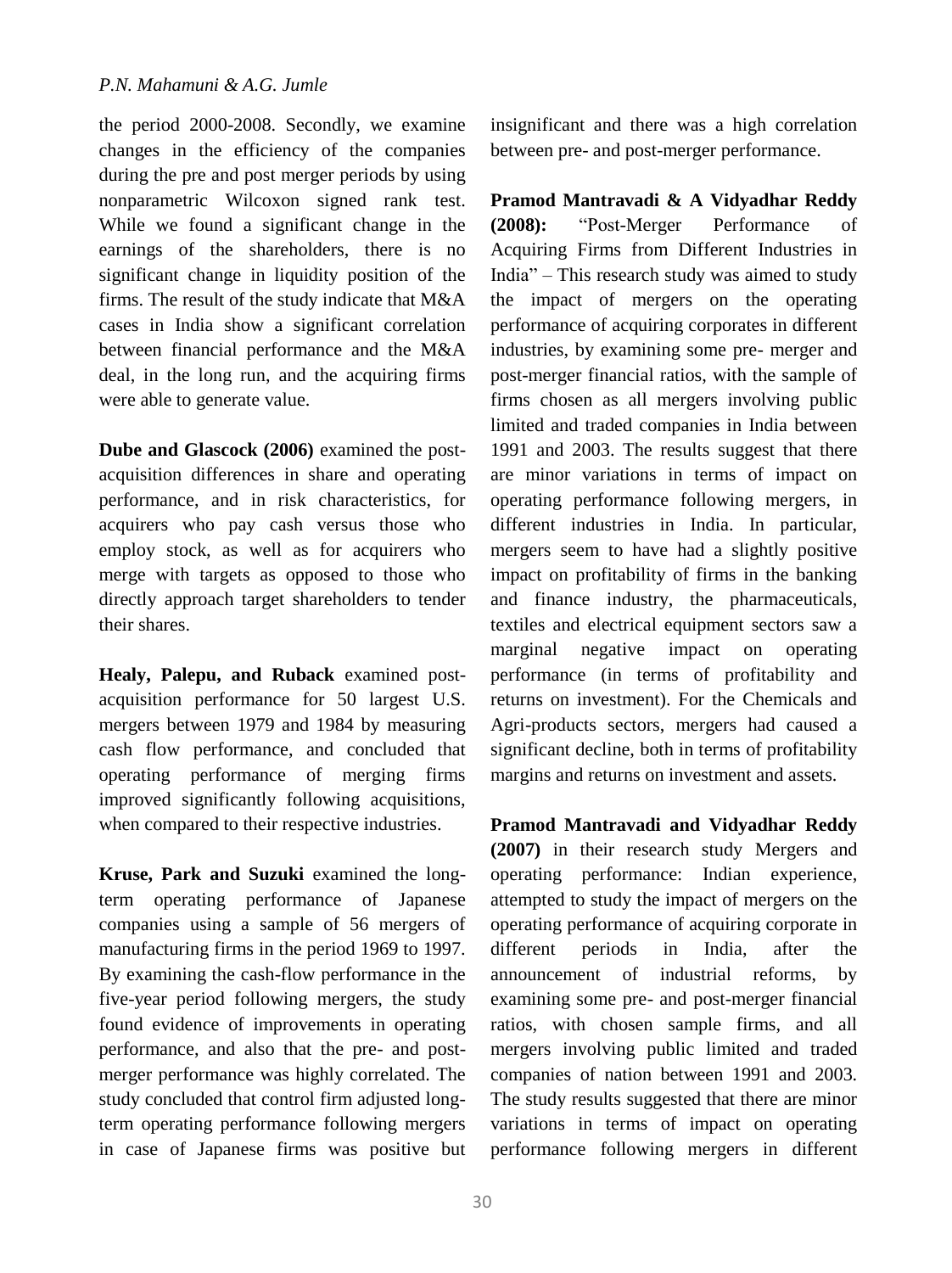intervals of time in India. It also indicated that for mergers between the same groups of companies in India, there has been deterioration in performance and returns on investment.

**Siriopoulos et.al. (2006)**: In their study of Mergers and Acquisitions in Greece also find that acquired firms are highly productive operations. These results support **McGuckin & Nguyen (1995) and Harris & Robinson (2002)** studies who have found that acquisition activity in the UK is generally associated with the transfer of firms with above average productivity. Since large firm size and high productivity are common characteristics of relatively mature targets, which have accumulated past experiences as a result of dynamic learning procedures, age of firm also emerges as a significant determinant variable of target firms in the study of Siriopoulos et.al. (2006). Overall, these studies favour rejection of the market for corporate control hypothesis.

**Kaur S.** compared the pre and post-takeover performance for a sample of 20 acquiring companies during 1997-2000, using a set of eight financial ratios 3, during a 3-year period before and after merger, using t-test. The study concluded that both profitability and efficiency of targeted companies declined in posttakeover period, but the change in post-takeover performance was statistically not significant.

# **4. METHODOLOGY**

# **Hypotheses of the Study**

The present study tests the following hypotheses.

 $\triangleright$  The merged manufacturing companies did not improve liquidity, solvency and profitability after merger.

- $\triangleright$  The merged manufacturing companies did not expand their business activities after merger.
- $\triangleright$  There is improvement in operating performance of merged manufacturing companies.

# **4.1. Sampling Design**

While selecting sample the researcher has used *census survey* method for determining & selection of sample size for this study. After using this method researcher finalize 25 sample acquire firms which include 10 sample acquire firms from Metals & Metal Products and 15 sample acquire firms from Machinery companies.

# **4.2. Data Collection Method**

The present study is mainly based on secondary data. The collection of data & information for the purpose of study are collected using *CMIE Prowees Database & Annual Report* of the companies.

# **5. RESULTS & DISCUSSION**

# **5.1. Analysis Approach**

The financial data are collected from CMIE Prowees Database Software for selected sample companies. The data is separated as per the various ratios as per requirement i.e. considering merger year as a base year which is denoted as 0, Pre merger year taken as -1,-2 & - 3 & Post 1, 2, & 3. Further calculated the pre & post means of selected various ratios and these means are used for doing paired sample't' test.The approach of analysis is based on the level of agreement to the statement of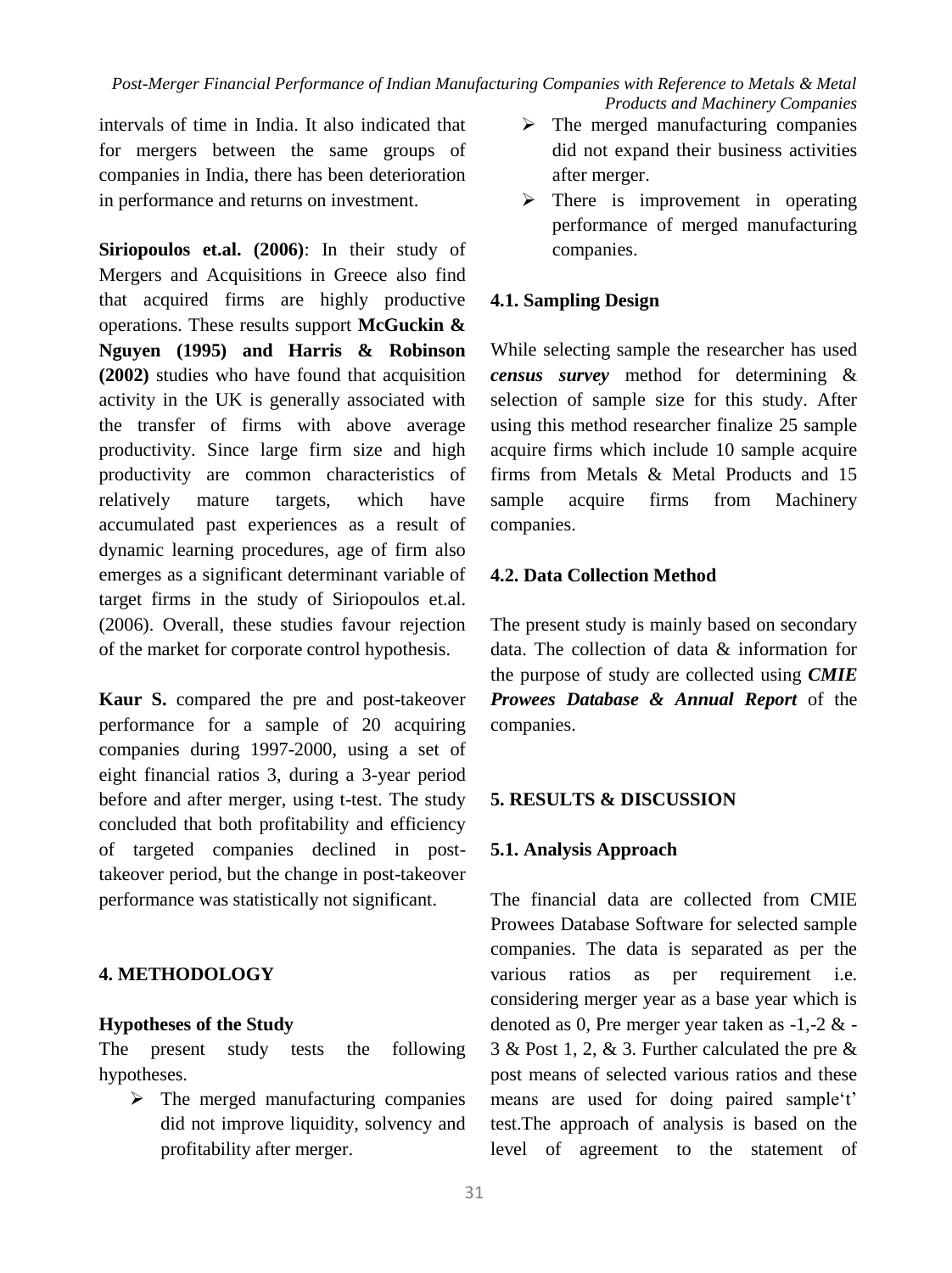hypotheses. The **threshold of 50%** is considered to accept or refuse the hypothetical statement.

#### **Tools used for Data Analysis and Interpretation**

In order to analysis & evaluation of the collected data, tools like Ratio Analysis, Mean, Standard Deviation & paired sample 't'-test are used.

#### **Data Analysis & Interpretations**

The results of the comparison of various parameters used for analysis of all sample merged firms in pre merger & post merger have been portrays in above Table. It is observed that most of the parameters are decreased in post merger period. It has been explained with following financial parameters for the better understating the impact of M&A on the financial performance of the all merged firms.

#### **Liquidity Position** *[Current Ratio, Quick Ratio & Net Working Capital]*

In the post merger era the mean of Current Ratio (from 1.6004 to 0.6838) as well as Quick Ratio (from 0.8234 to 0.7997) is decreasing as compared to pre merger period. *It seems that, merged firms are not in financial healthy after the post merger as compared to premerger. Hence, it recalls that, merged firms are insufficient assets available to pay liabilities after the merger, which indicates that incapable to paying its debts as they fall due.* Whereas, Net working capital (from 154.1940 to 438.2633) of the sample merged firms are shown good improvement in it after the post merger period which indicates *that they have more flexibility to spend on growing its business. Hence they required more working capital after the merger. It also gives an idea of company's efficiency. Money tied up in* 

| <b>Parameters</b>                     | Pre-Mean         | Post-Mean       | 't' value | 'p' value |
|---------------------------------------|------------------|-----------------|-----------|-----------|
|                                       | (3 years before) | (3 years after) |           | (0.05)    |
| <b>Current Ratio</b>                  | 1.6004           | 0.6838          | 1.143     | 0.264     |
| Quick Ratio                           | 0.8234           | 0.7997          | 0.281     | 0.781     |
| Net Working Capital                   | 154.1940         | 438.2633        | $-0.512$  | 0.614     |
| Debt-Equity Ratio                     | 0.7982           | 0.8737          | $-0.462$  | 0.648     |
| Total Debt and Equity to Total Assets | 0.4531           | 0.5035          | $-0.620$  | 0.541     |
| Total Borrowings and Equity to PBITDA | 4.1367           | 0.5914          | 0.722     | 0.477     |
| <b>Interest Coverage Ratio</b>        | 30.9384          | 35.5837         | $-0.167$  | 0.868     |
| <b>Operating Profit Ratio</b>         | 9.5603           | 8.9686          | 0.290     | 0.775     |
| Net Profit Ratio                      | 5.4188           | 4.8012          | 0.499     | 0.623     |
| <b>Operating Profit Margin</b>        | 2.5700           | 3.1032          | $-0.235$  | 0.817     |
| <b>Gross Profit Margin</b>            | 9.5603           | 8.9686          | 0.290     | 0.775     |
| Net Profit Margin                     | 5.1968           | 4.4043          | 0.643     | 0.526     |
| Net Worth                             | 960.2549         | 2867.9595       | $-2.003$  | 0.057     |
| Returns on Net worth                  | 21.8138          | 17.8302         | 1.078     | 0.292     |
| Returns on Investment                 | 7.6734           | 6.9231          | 0.754     | 0.458     |
| <b>Returns on Capital Employed</b>    | 13.6569          | 12.9072         | 0.340     | 0.737     |
| Capital Formation                     | 1568.5223        | 2579.5708       | $-2.050$  | 0.051     |
| Increased Investment in Fixed Assets  | 528.1664         | 1893.6543       | $-1.246$  | 0.225     |

**Table No.02: Analysis of Metals & Metal Products and Machinery Companies**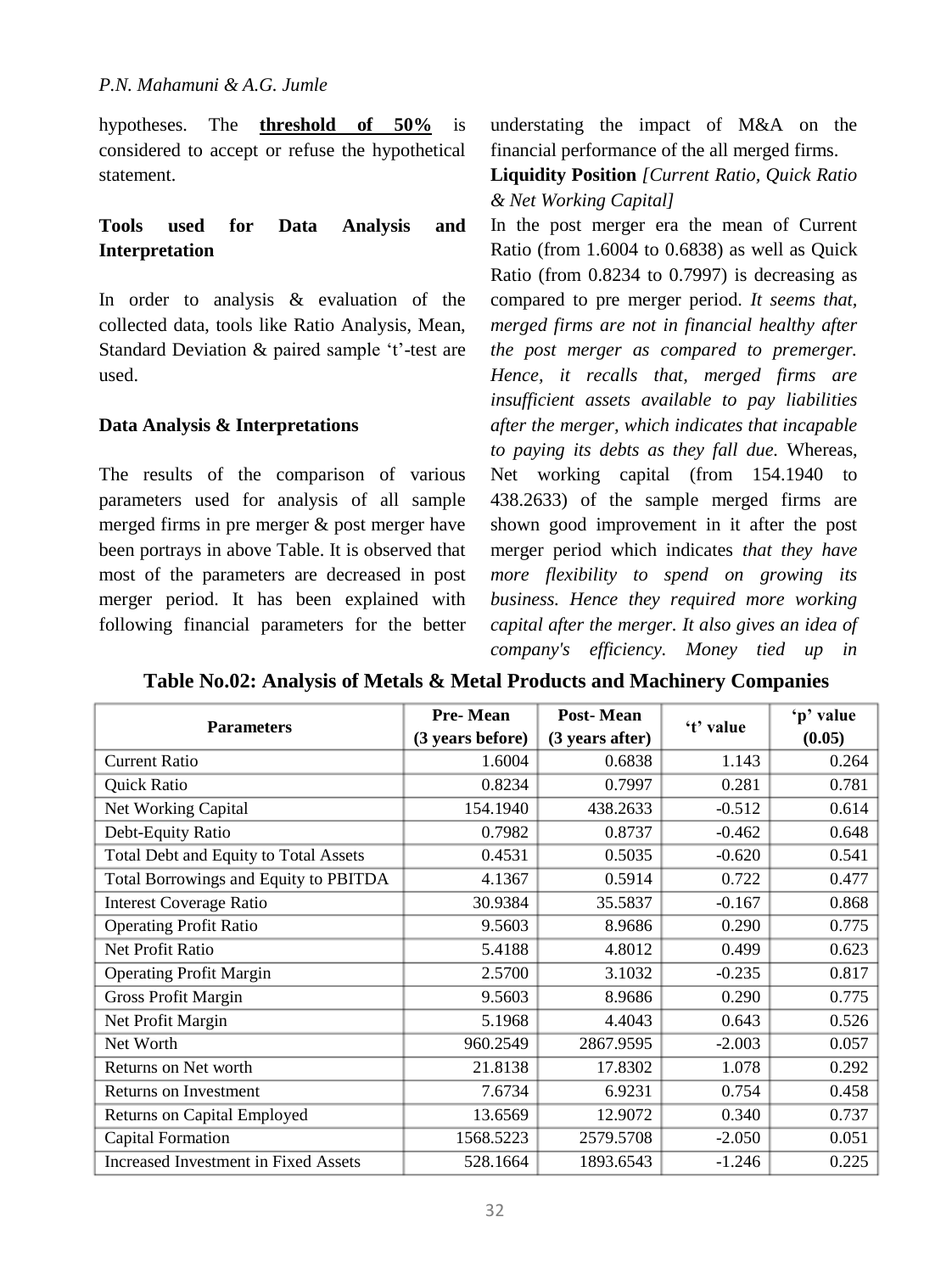*Post-Merger Financial Performance of Indian Manufacturing Companies with Reference to Metals & Metal* 

*inventory or accounts receivable cannot pay off any of the firms' short term financial obligations.* Also they are not obtained 't' value at required probability level.

It is evidenced from the analysis that the null hypothesis – **"The merged manufacturing companies did not achieve liquidity after merger"** is *fully accepted.* 

**Solvency (Leverage) Position** *[Debt-Equity Ratio Total Debt and Equity to Total Assets, Total Borrowings and Equity to PBITDA & Interest Coverage Ratio]*

From the above analysis of the Table, it is referred that, there is slightly improvement in Debts-Equity Ratio (from 0.7982 to 0.8737) of average of all sample merged firms during the post merger period. *Which indicating that they are able to builds a good reputation to the creditors after the merger in the sense that they has the ability to settle such obligation whenever it due.*

The ratio of total debt and equity to total assets (from 0.4531 to 0.5035) is lower during pre merger period than that of post merger period. *The growth of debt and equity to total assets of merged firms is statistically insignificant in above case. Also it clearly seems that sample merged firms are not able to cover their total debt and equity by total assets after the merger.*  Also, in the ratio of total debts and equity to PBITDA (from 4.1367 to 0.5914) it is decreased during the post merger period which reveals that there is increment shown in total debt  $\&$  equity but the PBDITA was not increased rather it is declined in post merger period this leads to incurred more debt after mergers and acquisitions. Where as the result of 't' test shows that, *in sample merged firms are insignificant at the required probability level, indicating that the decrease in total debts equity*

*Products and Machinery Companies to PBITDA between pre and post merger is quite negligible.* 

The average of all sample merged firms' Interest Coverage Ratio is *showing improvement in post merger period than of pre merger period. It indicates that sample firms are capable to pay its interest on outstanding debts very easily & also afford to take more debts after the merger.*

It is evidenced from the analysis that the null hypothesis – **"The merged companies did not achieve better solvency after merger"** is *accepted.*

# **Profitability Position:** *[Operating Profit Ratio, Net Profit Ratio, Returns on Investment and Net Worth]*

From the analysis of above Table it is noted that, Operating Profit Ratio (from 9.5603 in pre merger & 8.9686 in post merger period) & Net Profit Ratio (from 5.4188 in pre merger & 4.8012 in post merger period) are declined in post merger period*. It seems that due merger & acquisition activity increased in operating expenses in post merger period & it reflects on decreased net profits of the sample companies in post merger period.* Therefore this leads to declined in the Returns on Investment (from 7.6734 in pre merger & 6.9231 in post merger period) during post merger period than during pre merger period*. This indicates that sample merged firms have lesser ROI but not better ROI after merger.* Whereas, the increased in Net Worth (from 960.2549 in pre merger & 2867.9595 in post merger period) of the average mean of all merged firms, *it confirms that sample merged firms improved their net worth after merger*

It is evidenced from the analysis that the null hypothesis – **"The merged manufacturing companies did not improve profitability after**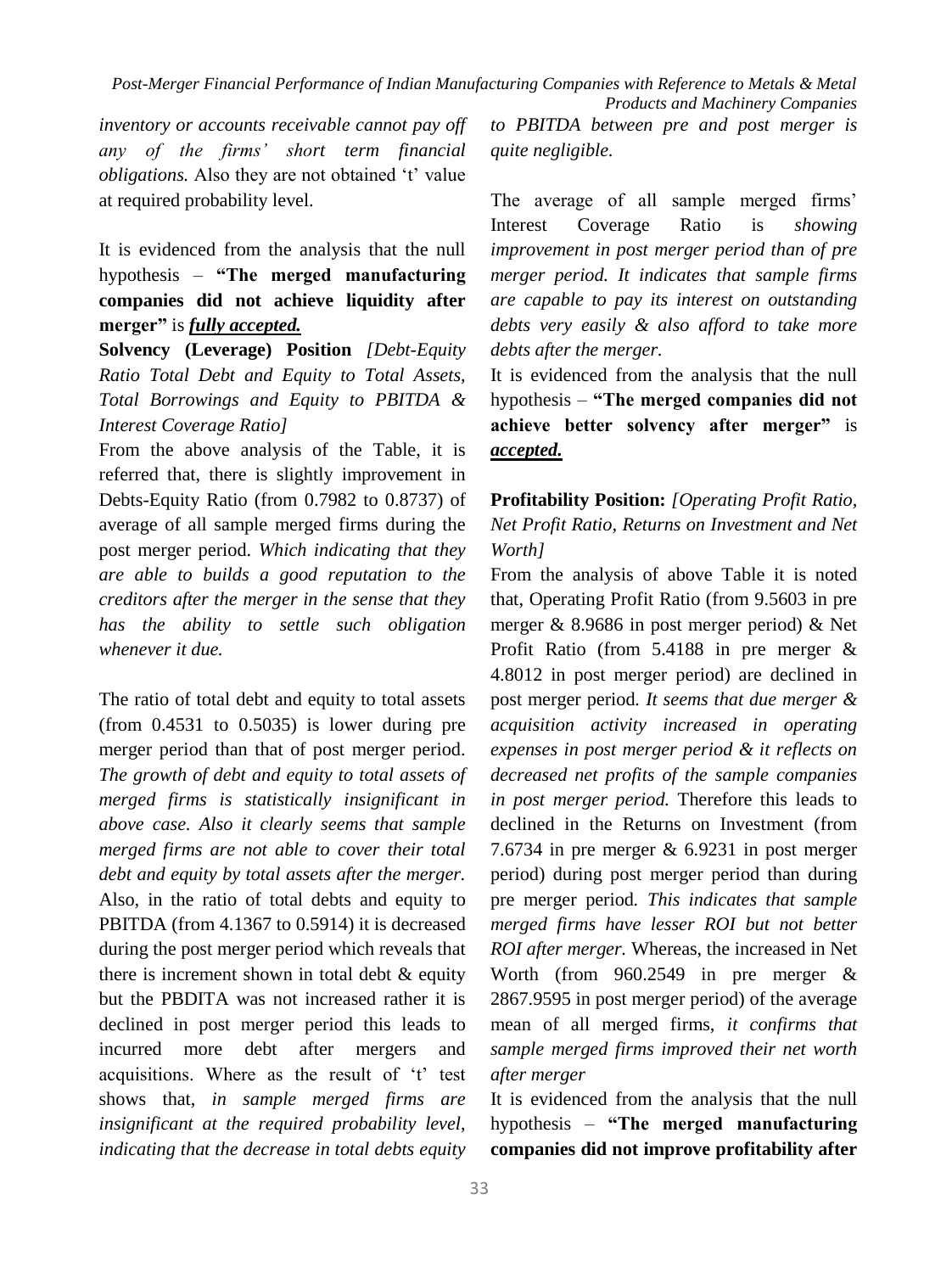**merger"** is *fully accepted.* Because of the average mean of profitability of the entire sample merged firms have declined after the merger.

**Operating Performance:** *[Operating Profit Margin, Gross Profit Margin, Net Profit Margi, Returns on Net Worth, Return on Capital Employed and Debt Equity Ratio]*

*The Operating Profit Margin (from 2.5700 in pre merger & 3.1032 in post merger period) is increasing in post merger period which reveals that these firms are able to keep costs under control and also sales are increasing faster that costs, and is in a relatively liquid position after following the merger. But on the other side, it is observed that in Gross Profit Margin (from 9.5603 in pre merger & 8.9686 in post merger period) & Net Profit Margin (from 5.1968 in pre merger & 4.4043 in post merger period) slightly decline in the margin during post merger period. It seems that sample merged firms are unable to improve profit after paying off its inventory cost, also shows inefficiency in using its labour and raw materials in the process of production and at more inefficient at converting sales into actual profit. This ultimately affects the liquidity position of the firm and also has less cash flow to spend on research & development expenses, marketing or investing.* 

*Whereas in Returns on Net worth* (from 21.8138 in pre merger & 17.8302 in post merger period) *& Returns on Capital Employed* from 13.6569 in pre merger & 12.907 in post merger period) average mean of all sample of merged firms' variation is lower in post merger period as compared to pre merge period. It confirms that *due to merger & acquisition the amount of net worth increased but then merged firms did not able to get required returns on net worth and* 

*also inefficiency in using its funds & it reveals that management has shown inefficiency in using the investment and creditors into the business. Also are not obtained 't' value at required probability level it can be said that the decrease in net margin ratio between pre & post merger period is quite negligible.*

Since from the above analysis, mergers were found to negatively impact the performance in terms of both profitability and returns on investment. This hypothesis**, "There is improvement in operating performance of merged manufacturing companies"** is *rejected*,

#### *Other Parameters: Capital Formation & Increased Investment in Fixed Asset.*

From the analysis of above Table, it is observed that, *the average amount of capital formation*  (from 1568.5223 in pre merger & 2579.5708 in post merger period) *& average amount of increased investment in fixed assets (*from 528.1664 in pre merger & 1893.6543 in post merger period) *by mean of all sample merged firms is greater during post merger period than that of pre merger period. It is a clear proof that, those firms have undertaken expansion or modernization through increasing their investment in fixed assets and further their attempt after merger turn around positively which is a good sign because all sample merged firms improved their capacity after merger.* 

Therefore, the hypothesis, **"The merged companies did not expand their business activities after merger"** is *rejected*.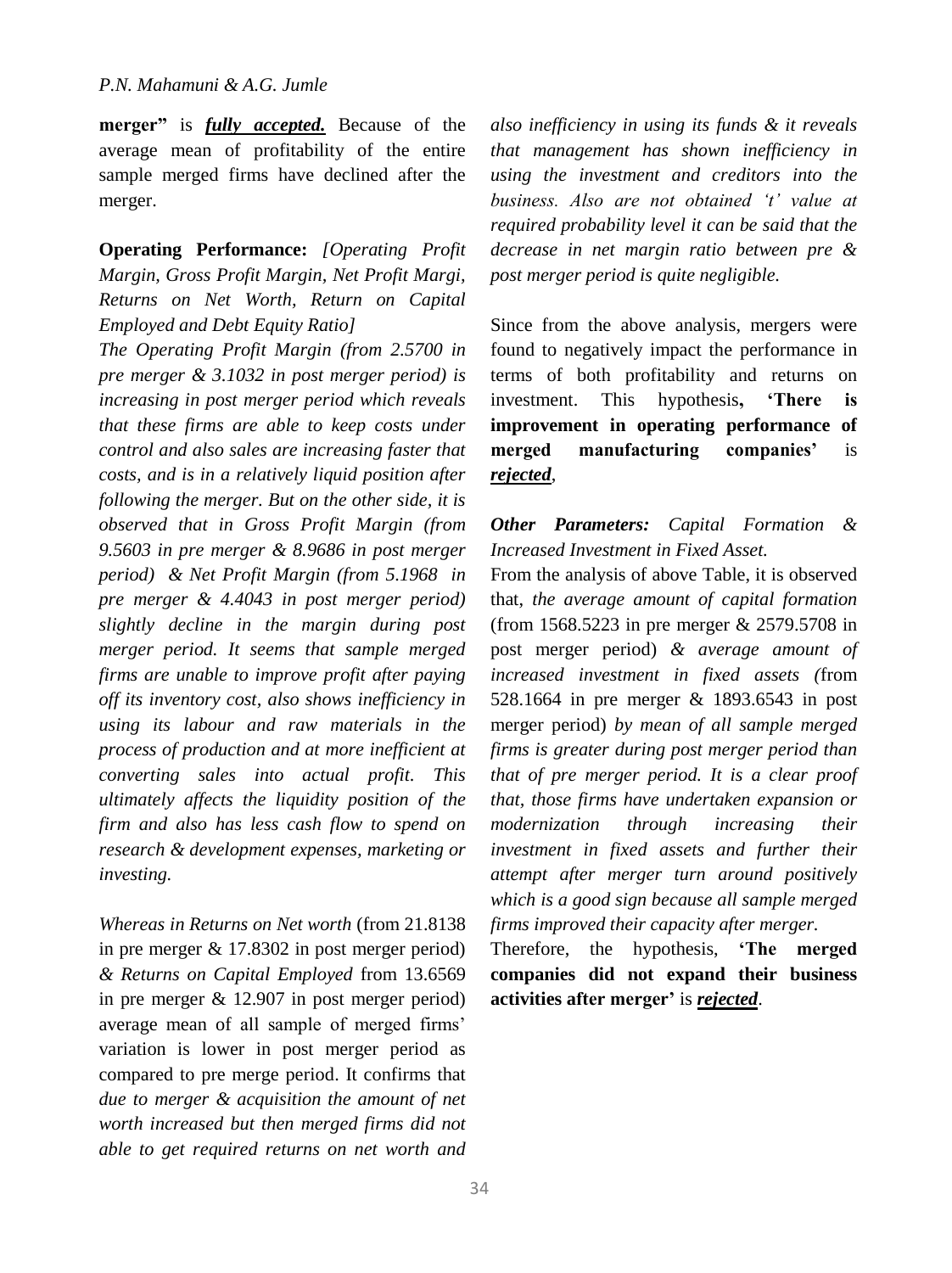#### **6. CONCLUSION**

It is quite clear from the study that firm gaze at M&As due to the various factors as well as for expanding their market reach or as an entry strategy in the country or business segment. Some time it affected positively as well as negatively on the overall results of entire firms after the M&As take place. It helps in the inorganic and quicker growth of the business of a firm. The decision to acquire or grow organically however depends on the business targets that the firms have set for themselves. In this scenario, M&As have emerged as key growth drivers in the Indian manufacturing firms. However apart from this, it is extremely necessary for any firm to be consistent in tackling challenges the industry faces from time to time, failing which advantages of M&A may not deliver the desired results.

#### **Limitations of the Study**

- 1) The study is mainly based on secondary data. The study is confined to only Indian manufacturing sector i.e. Selected Indian Metals & metal Products companies & Machinery Companies *[25 companies (Metals & Metal Products – 10 & Machinery – 15) which are listed in BSE as well NSE, which have undergone mergers and acquisitions during 2005 to 2010.]*
- 2) The study is undertaken only for the pre merger period of 3 years and post merger period of 3 years.
- 3) In the absence of more reliable data, CMIE data on M & As are used in this study.

#### **Scope for further Research**

 $\checkmark$  In this area could be an extension of the present study, by estimating and comparing with industry/sector averages, and the

*Products and Machinery Companies* differences, if any, could be explored further to derive further insights.

- $\checkmark$  Researchers could also analyze impact of mergers and acquisitions on financial performance and correlate to shareholders" wealth of acquirer and acquiring firms.
- $\checkmark$  The time frame for the study is pre 3 years pre-merger& post 3 years post-merger. The study can be extended by considering at least 5 years pre-merger& 5 years postmerger for getting the insight from long term point of view.
- $\checkmark$  Most prominently, the study with similar objectives could be made from time to time.

#### **REFERENCES**

AGRAWAL A. JAFFE JF. & MANDELKER GN. The post-merger performance of acquiring firms: a re-examination of an anomaly, Journal of Finance. 1992; Vol. 47, pp. 1605-21.

ANDRE P. KOOLI M. & L"HER J. The longrun performance of mergers and acquisitions: evidence from the Canadian Stock Market", Financial Management. 2004; Vol. 33, pp. 27- 43.

BEENA PL. An Analysis of Mergers in the Private Corporate Sector in India", Centre for Development Studies, Thiruvananthapuram. 2000; Working Paper No 301.

CANAGAVALLY R. An Evaluation of Mergers and Acquisitions", M.Phil Dissertation (Unpublished), Pondicherry University, Pondicherry. 2000.

PATRO DK. TUCKMAN H. & WANG X. Do mergers and acquisitions create shareholder wealth in the pharmaceutical industry?